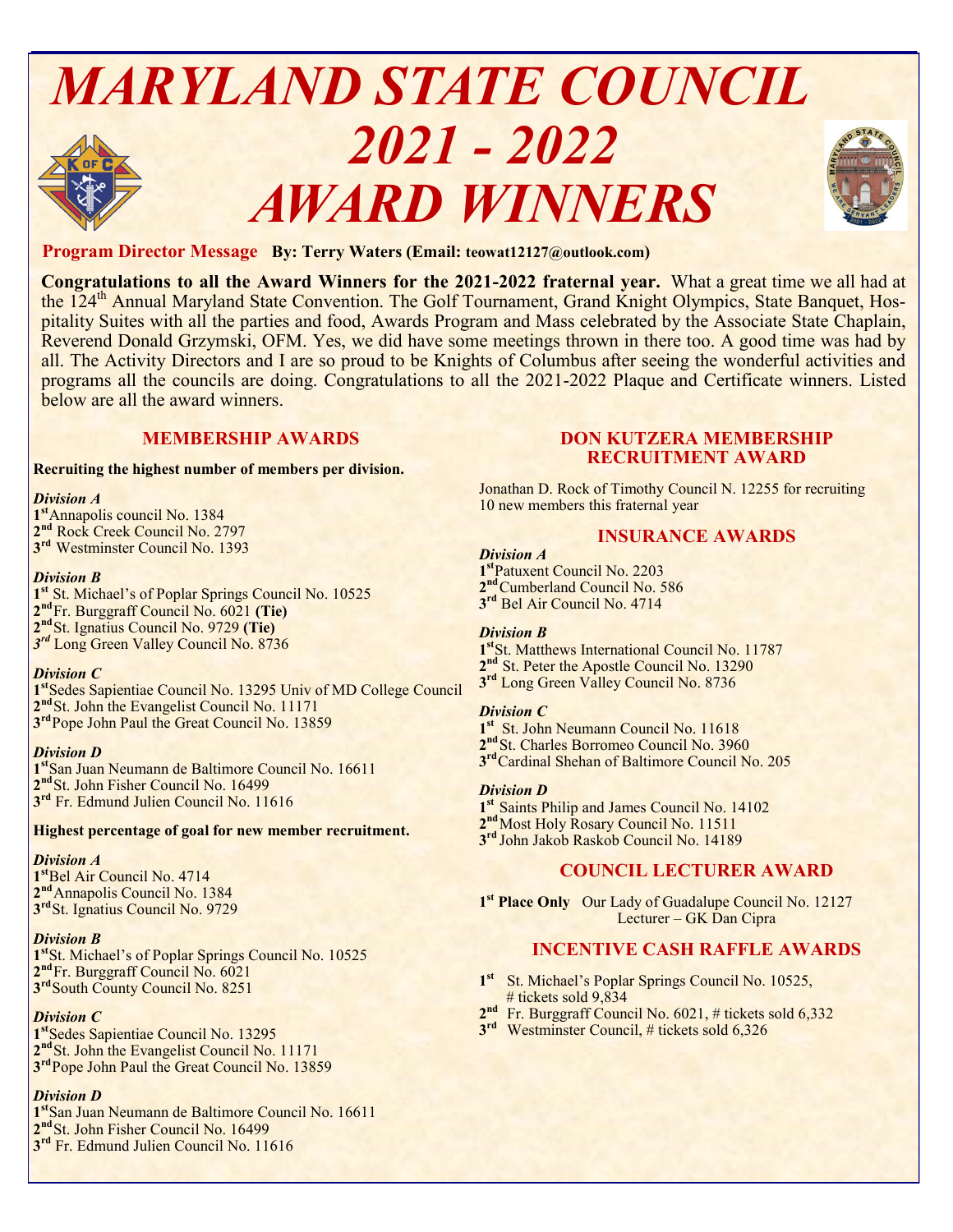# **HELPING PERSONS WITH INTELLECTUAL DISABILITIES PROGRAM**

# **Total Amount Collected by a Council**

#### *Division A*

**1 st** Westminster Council No. 1393 Total Dollars Collected \$5,889

#### *Division B*

1<sup>st</sup> Father Burggraff Council No. 6021 Total Dollars Collected \$5,420

#### *Division C*

1<sup>st</sup> Our Lady of Vietnam Council No. 11769 Total Dollars Collected \$1,825

#### *Division D*

1<sup>st</sup> Holy Face Council No. 3849 Total Dollars Collected \$4,560

# **BOX OF JOY PROGRAM AWARDS**

**1 st** St. Josephy Manyanet Council No. 5567 - with 699 Boxes **2 nd** St. Mary's Council No. 1470 - with 301 Boxes

**3 rd** St. Peter the Apostle Council No. 1329 - with 237 Boxes

#### *Ladies Auxiliaries*

- **1 st** Katie's Ladies Auxiliary St. Katherine Drexel Council No. 14011 - 249 Boxes
- **2 nd** Maryland State Ladies Team 123 Boxes
- 3<sup>rd</sup> Ladies of the Knights-Cardinal Gibbons Council No. 2521 -86 Boxes

Note that 4,417 boxes were collected statewide this year-double that of previous year!

# **LADIES AUXILIARY AWARDS**

#### *Best New Activity*

#### *Division A*

1<sup>st</sup> The MaryKnights, Father Rosensteel Council No. 2169 2<sup>nd</sup> K of C Ladies, Father Maurice J. Wolfe Council No. 11372 **3 rd** The Queens, St. Pius X Council No. 4076

#### *Division B*

**1 st**KC Ladies, James C. Fletcher, Jr. Council No. 11422 **2 nd** Katie's Ladies, St. Katherine Drexel Council No. 14011 3<sup>rd</sup> Daughters of St. Elizabeth Ann Seton, Bishop Sebastian Council No. 5058

*Division C* - There is no 3<sup>rd</sup> place winner

**1 st**Our Lady's Angels, Resurrection of Our Lord Council No. 14099 2<sup>nd</sup> Ladies of Holy Family Mitchellville, Fr. Michael C. Kidd Council No. 14455

**3 rd** Immaculate Conception Angels, Immaculate Council No. 8159

#### *Division D* - There is no 3<sup>rd</sup> place winner

1<sup>st</sup>Our Lady of the Angels, Our Lady of the Angels Council No. 13069

**2 nd**Damas Auxiliadoras del Perpetuo Socorro, San Juan Newman Council No. 16611

# *Best Recurring Activity*

*Division A*

- **1 st** K of C Ladies, Father Maurice J. Wolfe Council No. 11372
- 2<sup>nd</sup> Ladies of the Knights, Cardinal Gibbons Council No. 2521
- **3 rd** The Maryknights, Fr. Rosensteel Council No. 2169

# *Division B*

**1 st** KC Ladies, James C. Fletcher Council No. 11422

- 2<sup>nd</sup> Daughters of St. Elizabeth Ann Seton, Bishop Sebastian Council No. 5058
- **3 rd** Katie's Ladies, St. Katherine Drexel Council No. 14011

**Division C -** There is no  $2^{nd}$  or  $3^{rd}$  place winner

**1st** Ladies of Holy Family Mitchellville, Fr. Michael C. Kidd Council No. 14455

*Division D* **-** There are no entries in Division D

#### *Best Full Year Report*

# *Division A*

**1 st** The Maryknights, Fr. Rosensteel Council No. 2169 2<sup>nd</sup> K of C Ladies, Fr. Maurice J. Wolfe Council No. 11372 **3 rd** Ladies of the Knights, Cardinal Gibbons Council No. 2521

#### *Division B*

**1 st**Katie's Ladies, St. Katherine Drexel Council No. 14011 2<sup>nd</sup> Daughters of St. Elizabeth Ann Seton, Bishop Sebastian Council No. 5058

**3 rd** KC Ladies, James C. Fletcher Council No. 11422

#### *Division C*

**1 st** I. C. Angels, Immaculate Conception Council No. 8159

- 2<sup>nd</sup> Ladies of Holy Family Mitchellville, Fr. Michael C. Kidd Council No. 14455
- 3<sup>rd</sup> The Belles, St. Michael's Council No. 2065

*Division D -* There is no 3<sup>rd</sup> place winner

**1 st**Our Lady of the Angels, Our Lady of the Angels Council No. 13069

**2 nd** Damas Auxiliadoras del Perpetuo Socorro

There is no **3 rd** place winners in Division D.

# **FAITH IN ACTION PROGRAM AWARDS**

# **FAITH ACTIVITIES**

#### *Division A*

1<sup>st</sup> Ocean City Council No. 9053 **2 nd** Patuxent Council No. 2203 **3 rd** Prince George's Council No. 2809

#### *Division B*

**1 st**Fr. Michael J. McGivney Council No. 7025 **2 nd**James C. Fletcher, Jr. Council 11422 3<sup>rd</sup>St. Peter the Apostle Council No. 13290

#### *Division C*

1<sup>st</sup>St. Francis Xavier, The Missionary No. 10957 2<sup>nd</sup> Columbia Council No. 7559 **3 rd** St. John Neumann Council No. 11618

#### *Division D*

**1 st** Holy Face Council No. 3849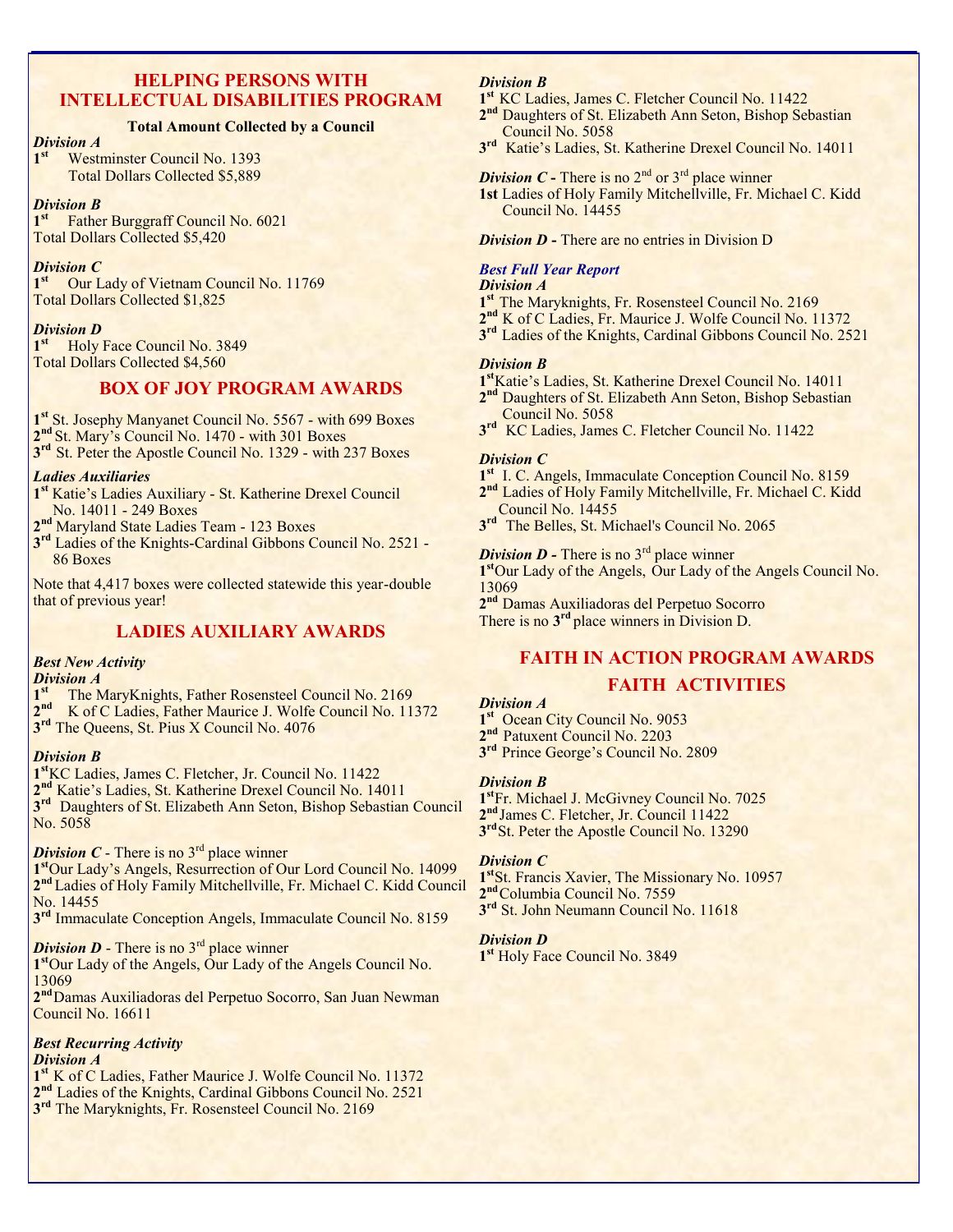# **FAITH IN ACTION PROGRAM AWARDS FAITH ACTIVITIES**

# **COMMUNITY ACTIVITIES**

#### *Division A*

1<sup>st</sup>St. Louis the King Council No. 11898 2<sup>nd</sup> Patuxent Council No. 2203 (Tie) **2 nd** St. Pius X Council No. 4076 (Tie) **3 rd**Rock Creek Council No. 2797

#### *Division B*

**1 st** Fr. Horace B. McKenna Council No. 11024 2<sup>nd</sup>St. Peter the Apostle Council No. 13290 **3 rd**St. John's Council No. 1622

#### *Division C*

**1 st**St. Rose of Lima Council No. 14297 **2 nd**St. St. John Neumann Council No. 11618 **3 rd**Columbia Council No. 7559

*Division D* **1 st**Holy Face Council No. 3849 No **2 nd** or **3 rd** place winners

# **LIFE ACTIVITIES**

#### *Division A*

1<sup>st</sup> St. Louis the King Council No. 11898 2<sup>nd</sup> Ocean City Council No. 9053 **3 rd** Rosensteel Council No. 2169

#### *Division B*

1<sup>st</sup>St. Peter the Apostle Council No. 13290 **2 nd**St. Columcille Council No. 5317 **3 rd** James C. Fletcher Jr. Council No. 11422

#### *Division C*

**1 st**St. Francis Xavier, the Missionary Council No. 10957 2<sup>nd</sup>Columbia Council No. 7559 **3 rd**St. John Neumann Council No. 11618

#### *Division D*

**1 st**Holy Face Council No. 3849 No **2 nd** or **3 rd** place winners

# **FAMILY ACTIVITIES**

*Division A*

1<sup>st</sup> St. Louis the King Council No. 11898 2<sup>nd</sup>Ocean City Council No. 9053 **3 rd**Notre Dame Council No. 2901

# *Division B*

**1 st**James C. Fletcher Jr. Council No. 11422 2<sup>nd</sup> St. Peter the Apostle Council No. 13290 3<sup>rd</sup> St. Michael's of Popular Springs Council No. 10525

# *Division C*

**1 st**St. Francis Xavier, the Missionary Council No. 10957 2<sup>nd</sup> St. Rose of Lima Council No. 14297 **3 rd**St. Michael the Archangel Council No. 15084

# *Division D*

**1 st**Holy Face Council No. 3849 **No 2nd** or **3 rd** place winners

# **LEAVE NO NEIGHBOR BEHIND AWARD**

St. Louis the king Council No. 11898

# **GENERAL EXCELLENCE AWARD**

#### *Division A*

1<sup>st</sup> St. Louis the King Council No. 11898 2<sup>nd</sup> Ocean City Council No. 9053 **3 rd** Patuxent Council No. 2203

#### *Division B*

1<sup>st</sup>St. Peter the Apostle Council No. 13290 **2 nd**James C. Fletcher, Jr. Council 11422 3<sup>rd</sup> St. Michael's of Poplar Springs Council No. 10525

#### *Division C*

1<sup>st</sup>St. St. Francis Xavier, the Missionary Council No. 15084 2<sup>nd</sup>Columbia Council No. 7559 3<sup>rd</sup>St. Michael the Archangel Council No. 15084

#### *Division D*

**1 st**Holy Face Council No. 3849 No 2<sup>nd</sup> or 3<sup>rd</sup> place winners

# **PROGRAM DIRECTOR'S AWARD**

St. Louis the King Council No. 11898

# **HONOR DISTRICT AWARD**

**District No. 31**

District Deputy – Arthur J. MacLarty/ District Warden – Jose Rector

## **The Councils that comprise District 31 are:**

St. Michael's of Poplar Springs Council No. 10525 St. Ignatius of Loyola Council No. 11815 St. Timothy Council No. 12255 St. Peter the Apostle Council No. 13290 Charles Carroll Council No. 15985

# **SUPREME COUNCIL SERVICE PROGRAM AWARDS**

#### **Faith Activities**

**1 st**Fr. Michael J. McGivney Council No. 7025 2<sup>nd</sup> St. Francis Xavier, the Missionary Council No. 10957 **3 rd**Ocean City Council No. 9053

#### **Community Activities**

1<sup>st</sup>St. Peter the Apostle Council No. 13290 **2 nd**Fr. Horace B. McKenna Council No. 11024 **3 rd**Patuxent Council No. 2203

#### **Life Activities**

1<sup>st</sup> St. Peter the Apostle Council No. 14290 2<sup>nd</sup> St. Louis the King Council No. 11898 3<sup>rd</sup> St. Francis Xavier, the Missionary Council No. 10957

#### **Family Activities**

**1 st**James C. Fletcher, Jr. Council No. 11422 2<sup>nd</sup> St. Louis the King Council No. 11898 **3 rd** Notre Dame Council No. 2901